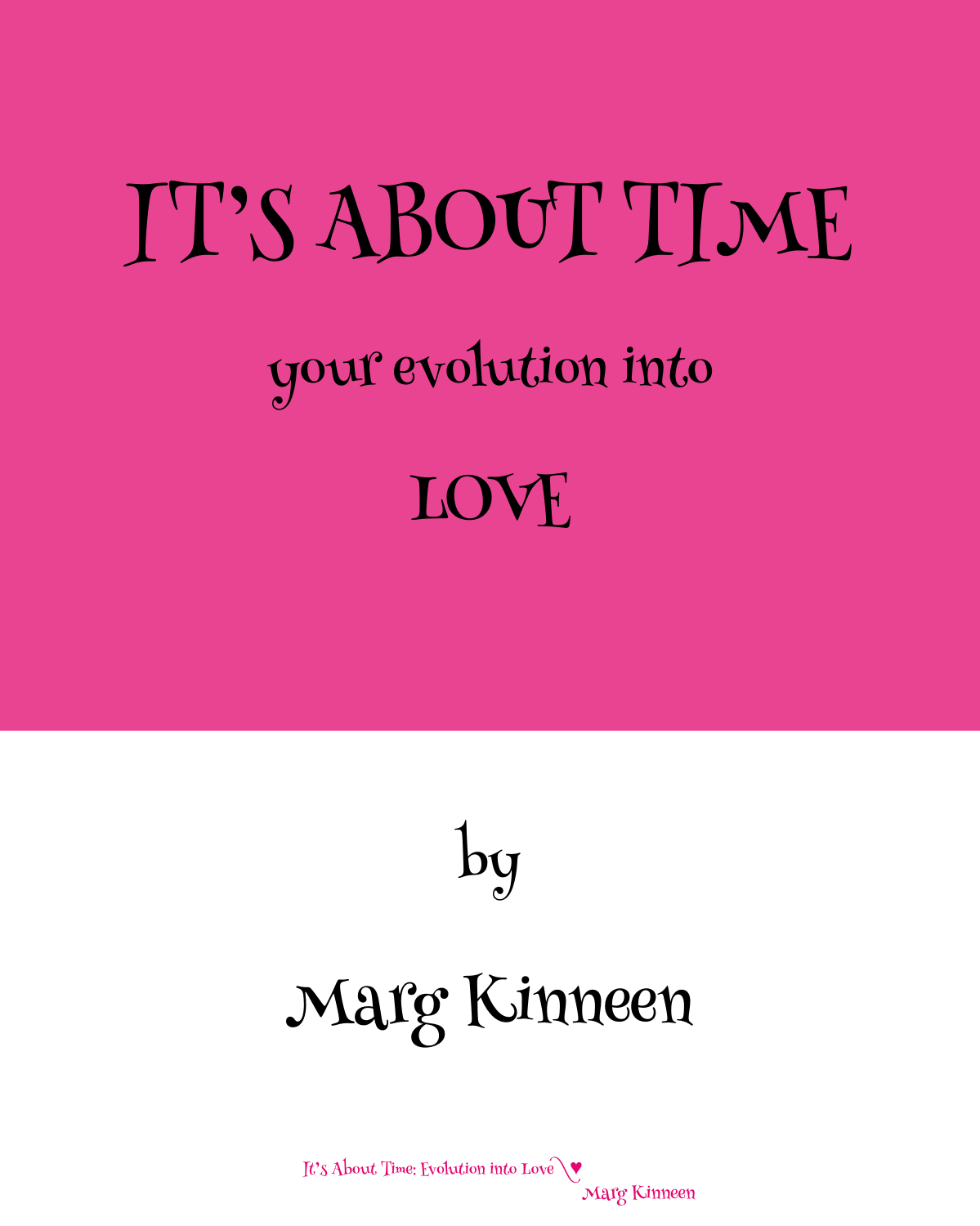First published in 2013

The moral rights of the author have been asserted.

Copyright © 2016 Marg Kinneen All rights reserved.

National Library of Australia Cataloguing-in-Publication entry: Author: Kinneen, Marg, author. Title: It's about time: your evolution into love ISBN: 9781684191772 Subjects: Spiritual life. Spiritual formation. Truth. Human evolution. Science and spiritualism. Dewey Number: 121.3

Enlightened Science Summary: Conscious Evolution into Love. Youth & Beauty. Spirit & Science. Truth about Human Spiritual & Physical Evolution. The power of Gratitude and Forgiveness in cellular Regeneration. The Fountain of Youth is within. Evolution from Fear into Love.

> Love-Youth-Beauty-Conscious-Human-Spiritual-Evolution Inner-Power-Self-Belief-Grace-Forgiveness-Gratitude Truth-Immortality-Magnificence

> Cover images © www.shutterstock.com/Renee Reeder BFA Typeset in Times New Roman

All rights reserved. No part of this publication may be reproduced, stored in a retrieval system, or transmitted in any form or by any means electronic, mechanical, photocopying, recording or otherwise without the prior written permission of the publisher.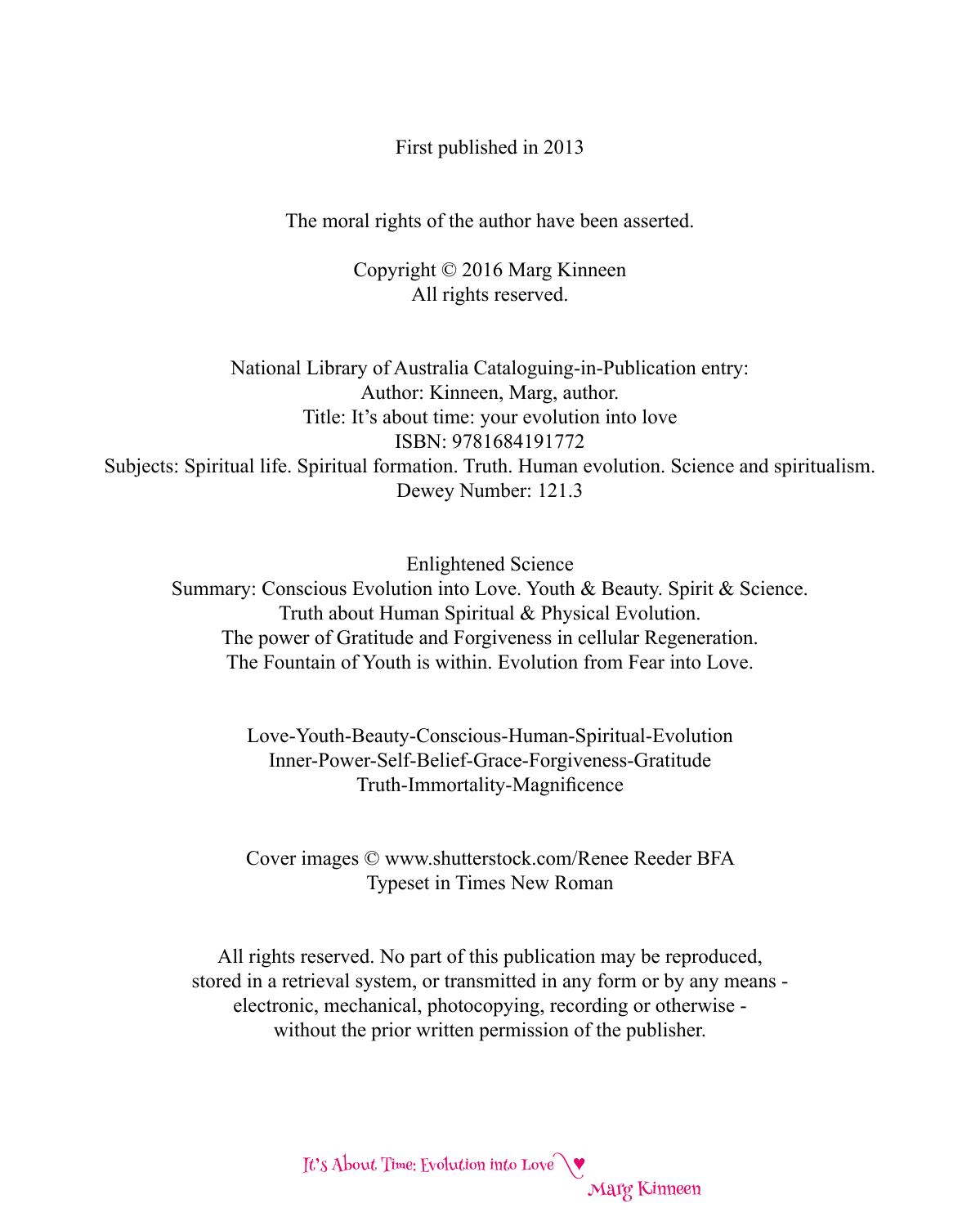### "When man knows the truth, he'll see that he is God."

Marg Kinneen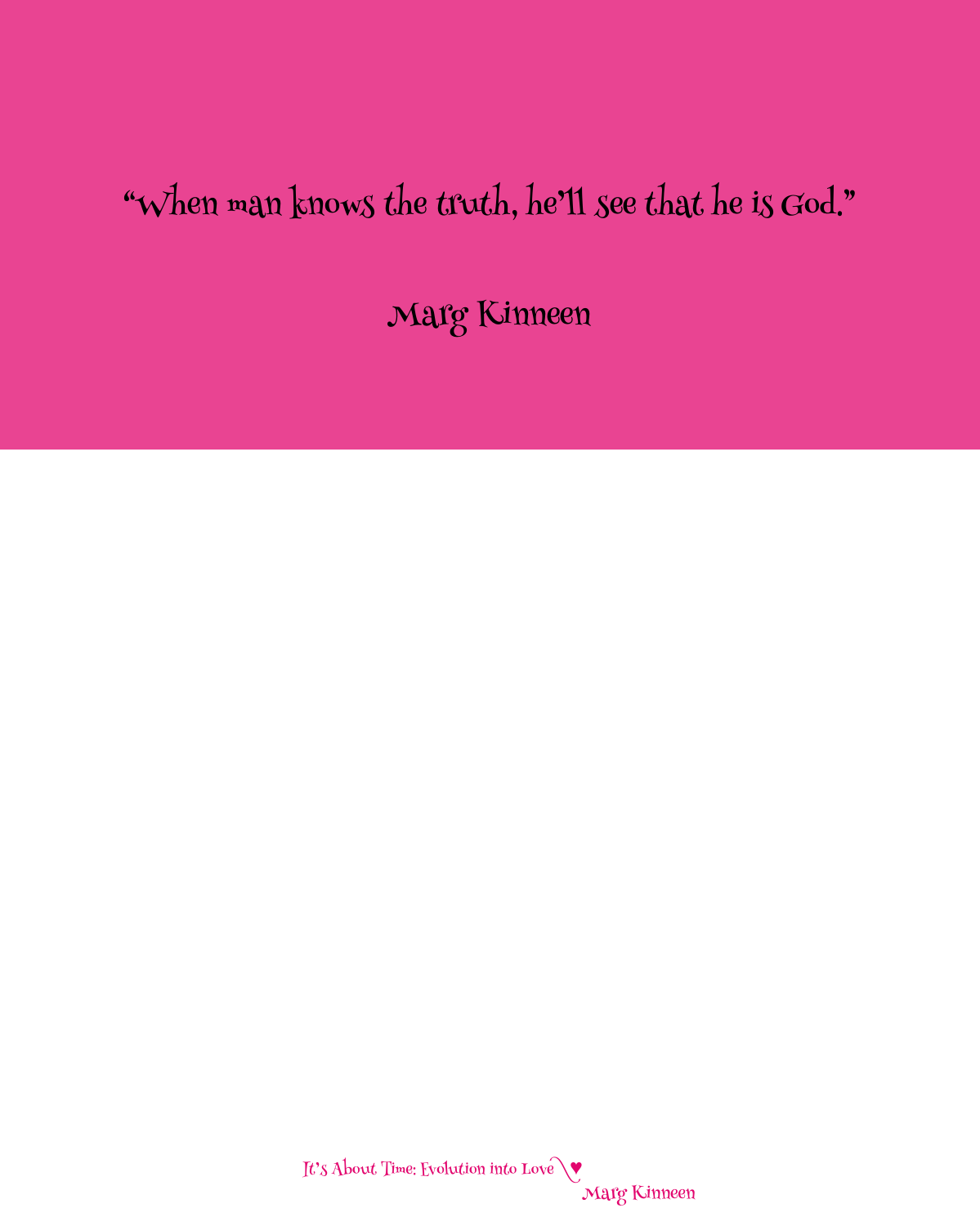### TABLE OF CONTENTS

#### INTRODUCTION: 1 PART ONE: THE POWER OF GRACE 5 Chapter 1: The Mistake Of Death. 7 Chapter 2: Lighten Up. Stop Weighting. 19 Chapter 3: You are the Expert in your Electromagnetic Field. 31 Chapter 4: Truth is Stranger than Fiction - especially the Truth, the Whole Truth, & Nothing but the Truth. 41 Chapter 5: Reincarnate Yourself into the Field of Grace. 57 PART TWO: EVOLUTION OF YOUR BELIEF PATTERNS 65 Invitation: 67 Chapter 6: Evolve Yourself into Youth. **69** And the Chapter of the Go Chapter 7: Youth is Crystal Clear. 85 Chapter 8: Designer Genes. Vintage is out. 101 Chapter 9: Stop! You're Carrying Someone Else's Baggage. 121 Chapter 10: The Holy Grail is Right Under Your Nose. 137 PART THREE: THE MAGIC OF PERCEPTION 163 Chapter 11: I AM God – It's a Scientific Fact. 165 Chapter 12: Humpty Dumpty had a Great Fall. 183 Chapter 13: Raising your Inner Child is very Rewarding. 201 Chapter 14: Skeleton's in the Closet – A Cyte for Sore Eyes. 217 Chapter 15: Evolution: The Unrolling of a Book. 237

GRATITUDE: 260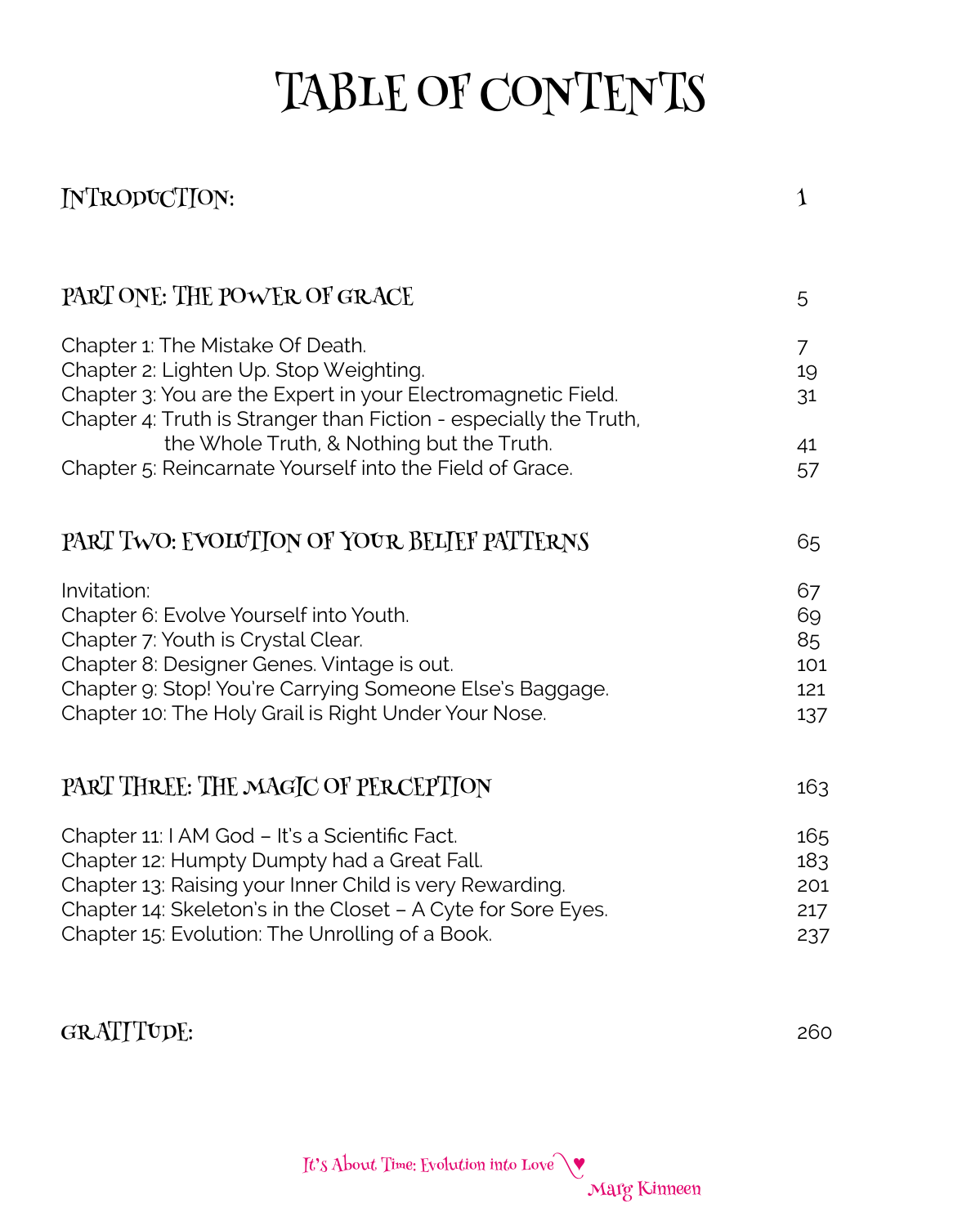# INTRODUCTION

#### Hidden Messages In Words

Have you ever wondered where the colorful magic carpet of evolution is taking us? I didn't until...

In 2003 I became the vehicle for a new flow of energy…my own stream of magic. In a blink, I was privy to an encrypted subtext that lay mysteriously within words. It was as if they'd invited me into their inner sanctum and trusted me with their intimate secrets. This phenomenon, however, is no longer such a mystery as Russian scientists have proven that our DNA follows the same rules as our human languages, and is influenced and programmed by words and their frequencies. The information received, through the generous gift of these open-hearted words, is truly fascinating, as it paints a whole new picture of our evolutionary journey, showing very clearly the magnificent role that we, as individuals, play in its unfolding.

To my amazement, all literary works transformed before my eyes… Fairytales, The Bible, Legend, Nursery Rhymes and Science all told a new tale. I came to realize that the answers are all around us when we open our eyes and hearts to receive them. As unique individuals, we all have our unique receptive antenna. Mine just happens to be words.

This book is the result of twelve years of revelations and research. It contains guidance to enhance the gentle but brilliant power of grace, thus enabling you to fulfill your evolutionary purpose, which is to overcome dis-ease, aging and death. Yes, this is the magnitude of your amazing inner power. The Secret's Out! Immortality is Truth!

It's About Time to stop giving your power away! But this is impossible without first understanding the purpose for the evolutionary journey of the human spirit, and your unique contribution to its forward thrust. My book traces this progressive cleansing through the generations, within the vehicle of the physical body. It demystifies human spiritual evolution and offers you liberation from the bondage of the past.

Throughout this book I'll be alluding to some religious concepts such as grace, God, Satan, Mother Mary and Jesus. I do so in order to bring them into the radiant light of their true essence by marrying them with their scientific equivalent. However, I have no allegiance to religious institutions, and no desire to ruffle their feathers. I'm an objective observer and therefore take no sides.

I ask you also to be objective as I take you into a beautiful world where spirit meets science. I invite you to open your minds to strange new things, because, after all, it's the strange new things that have brought about evolution. It *is* about time for this wonderful information to be revealed. And it *is* about time for you to expand your mind, open your heart and resurrect your body into the youth and beauty of your true design.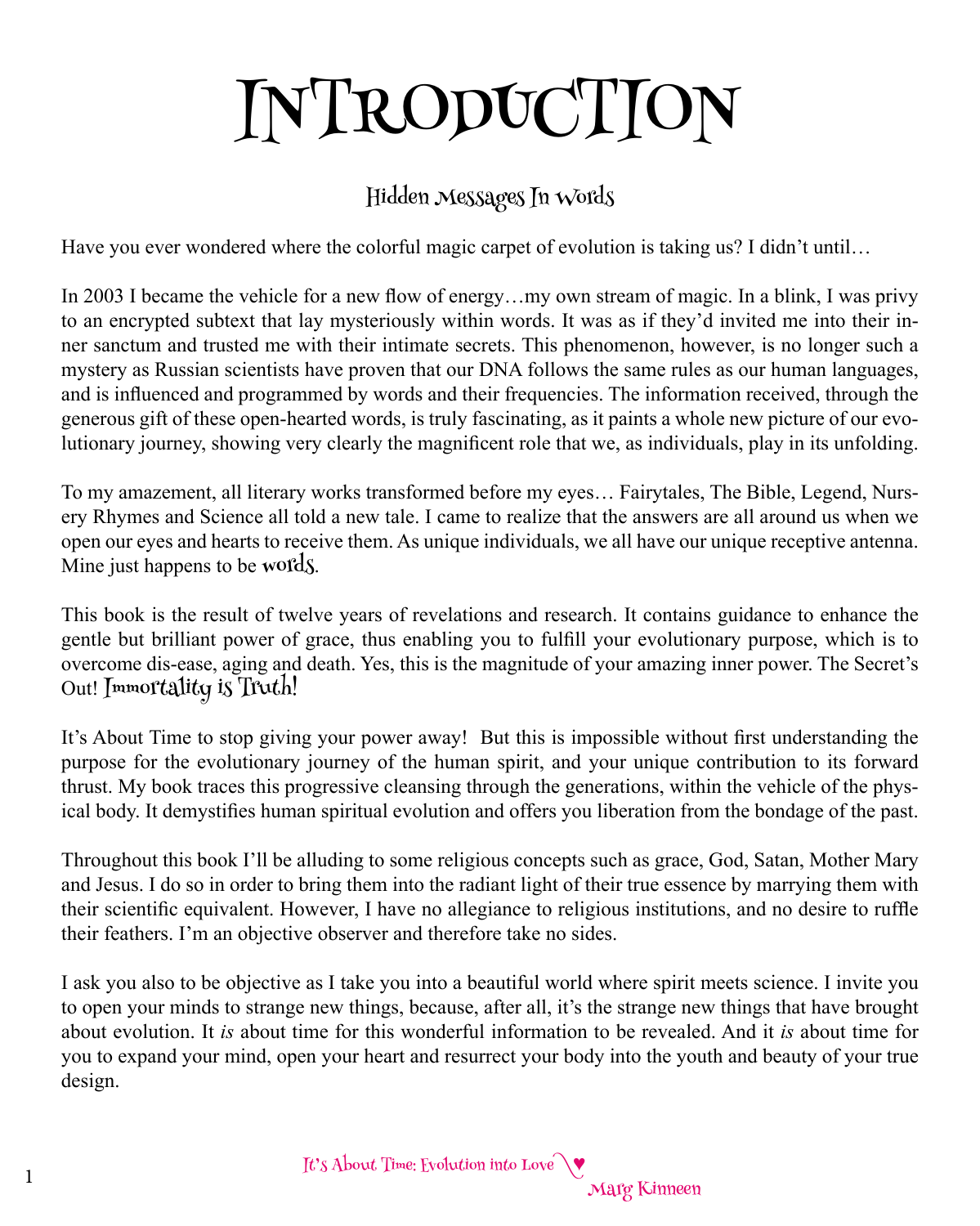And in so doing, you may be surprised to find that your skeleton is the star in the book of evolution. It's been slowly emerging from the shadow of death. As it steps out of its closet of darkness, all ancient secrets are released, and humanity is brought into the light of truth.

As you enter the pages of my book, you'll enter the secret garden of your heart…and embrace the love that's been the ever-present beacon throughout evolution.

It's About Time!

"A word is not a crystal, transparent and unchanged; it is the skin of a living thought and may vary greatly in colour and content according to the circumstances and the time in which it is used."

> Oliver Wendell-Holmes Jnr American jurist 1841-1935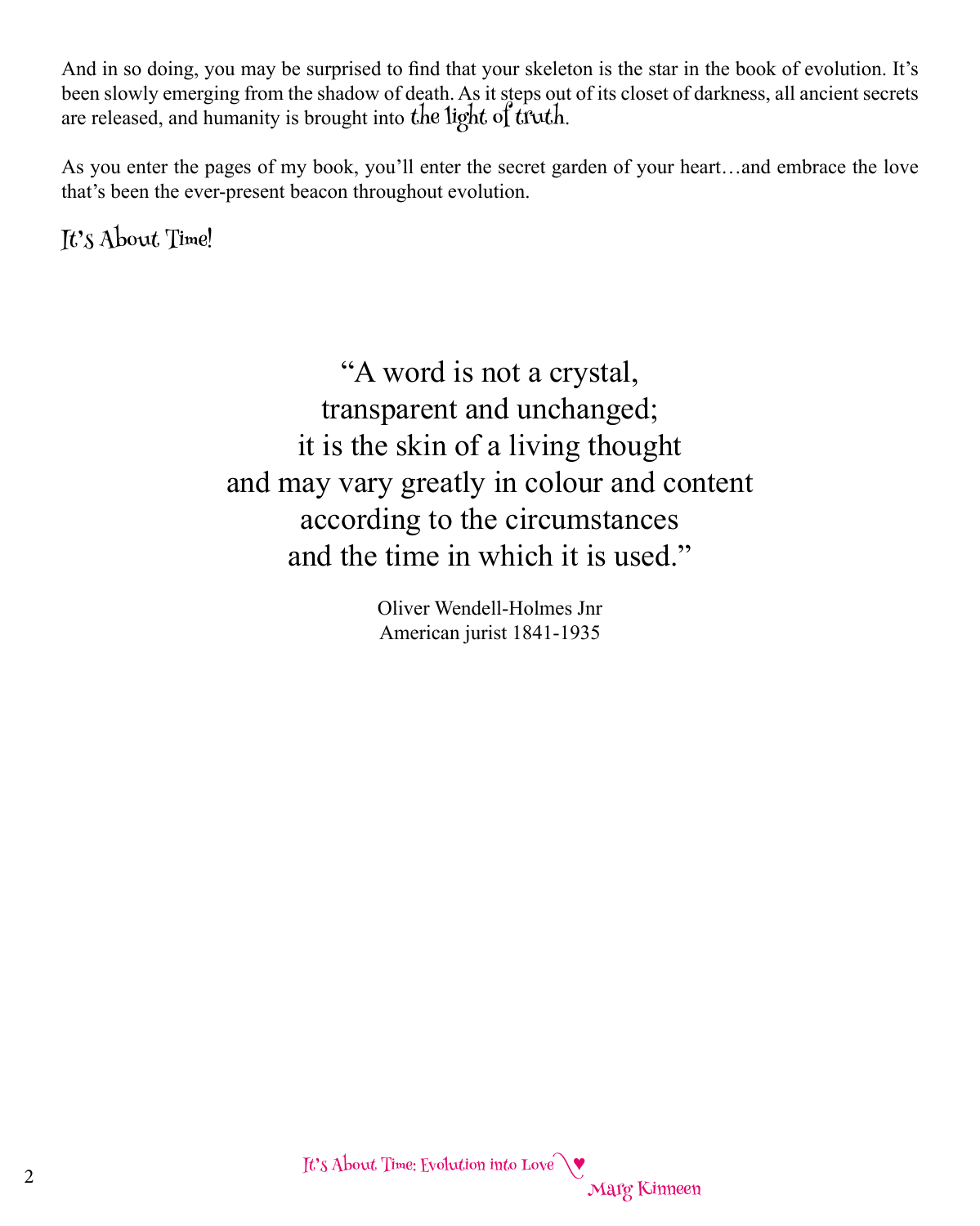

At the end of each chapter I've added some very simple and practical steps to help you bring the Sparkle back into your day.

You might like to try them all, or just pick and choose. Always do what feels good for you.

Each simple step relates to specific info from the chapter, which is clearly marked.

Here's an example guiding you to the first Simple Step that's taken from the Introduction.

You'll find it at the end of Chapter 1.

Simple Step No 1

Repetition can be your best friend when you're implementing shiny new habits, so you'll find this occurs occasionally throughout the book. Embrace it.

### Enjoy!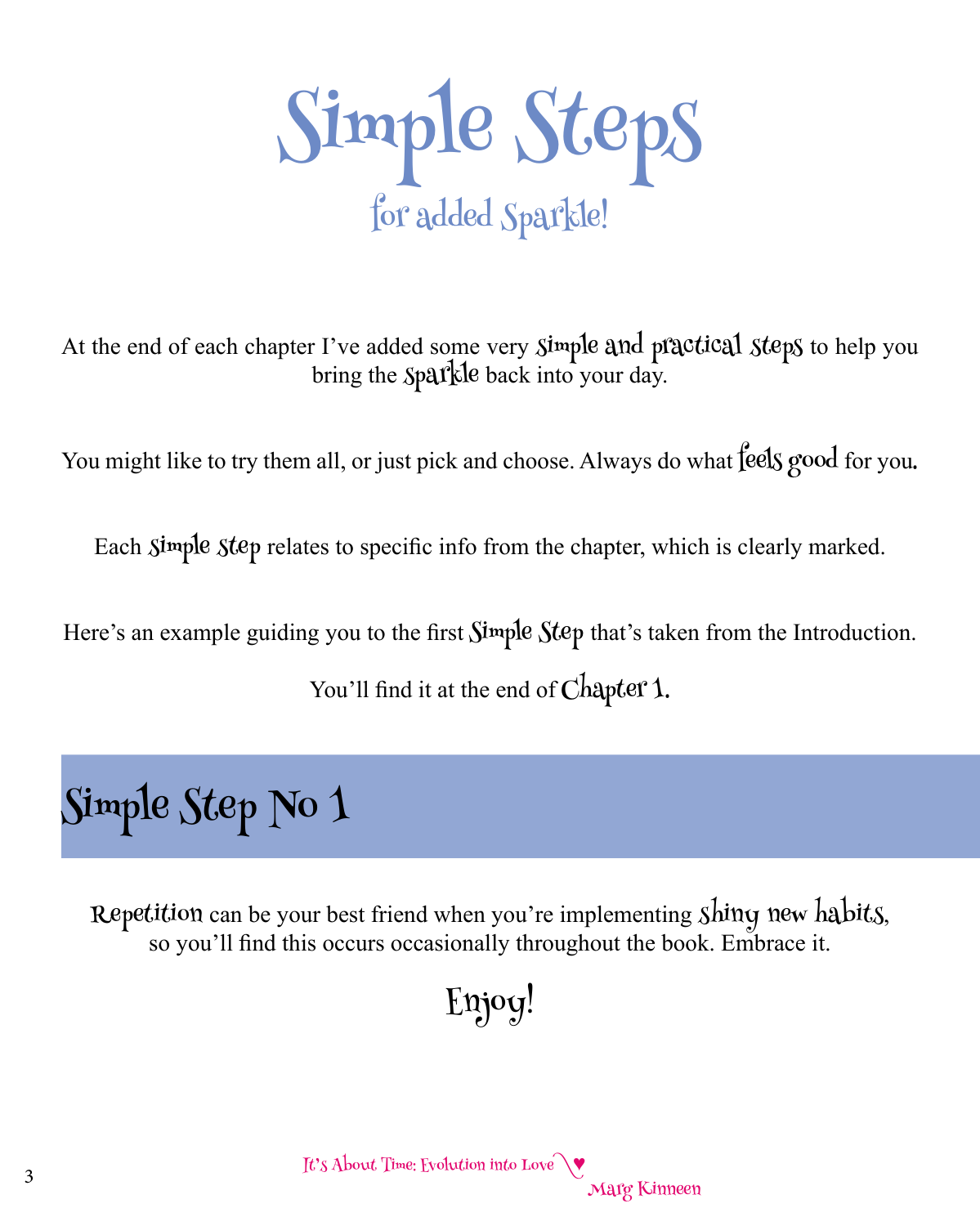### It's About Time: Evolution into Love ♥ Marg Kinneen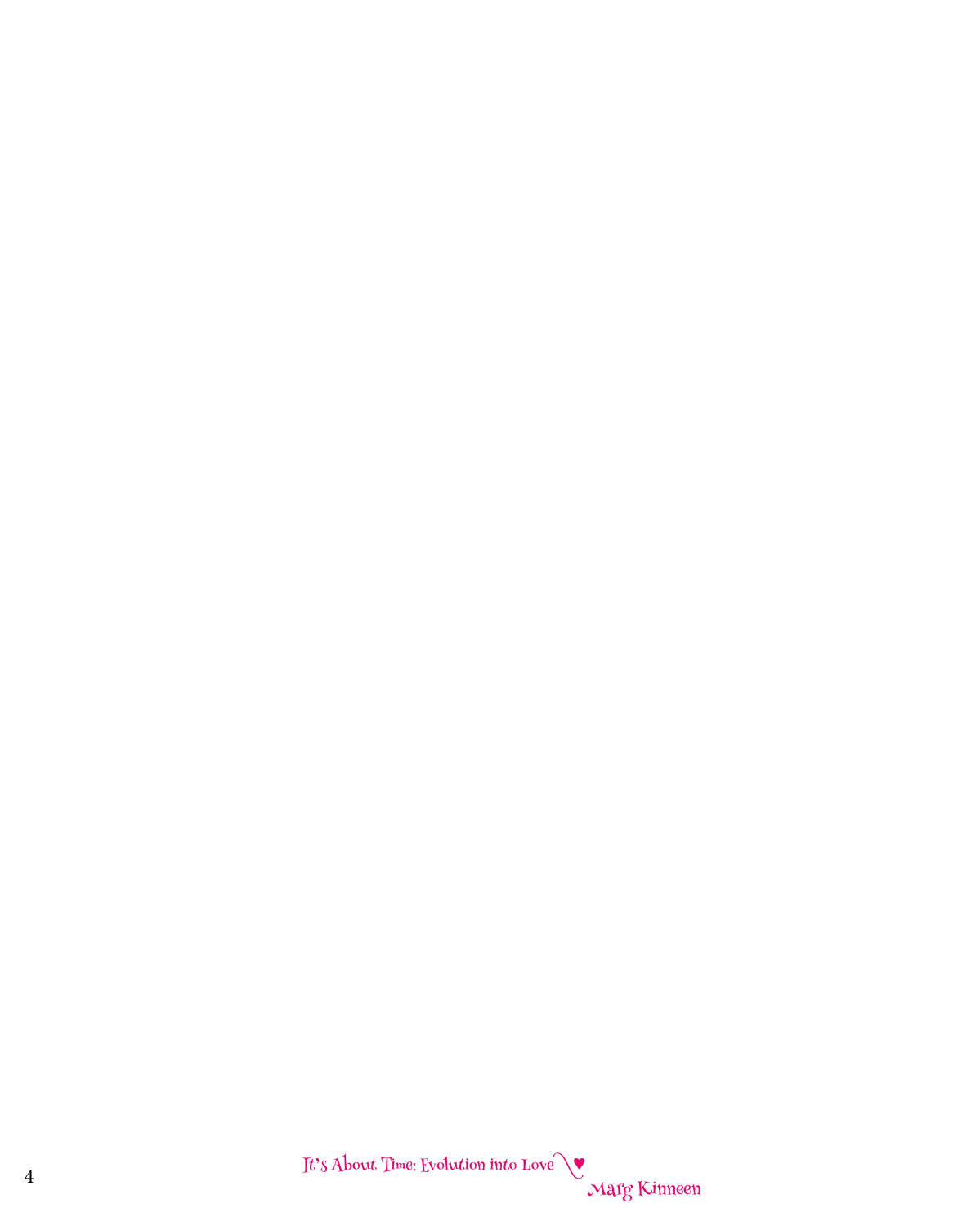# PART ONE The Power of Grace

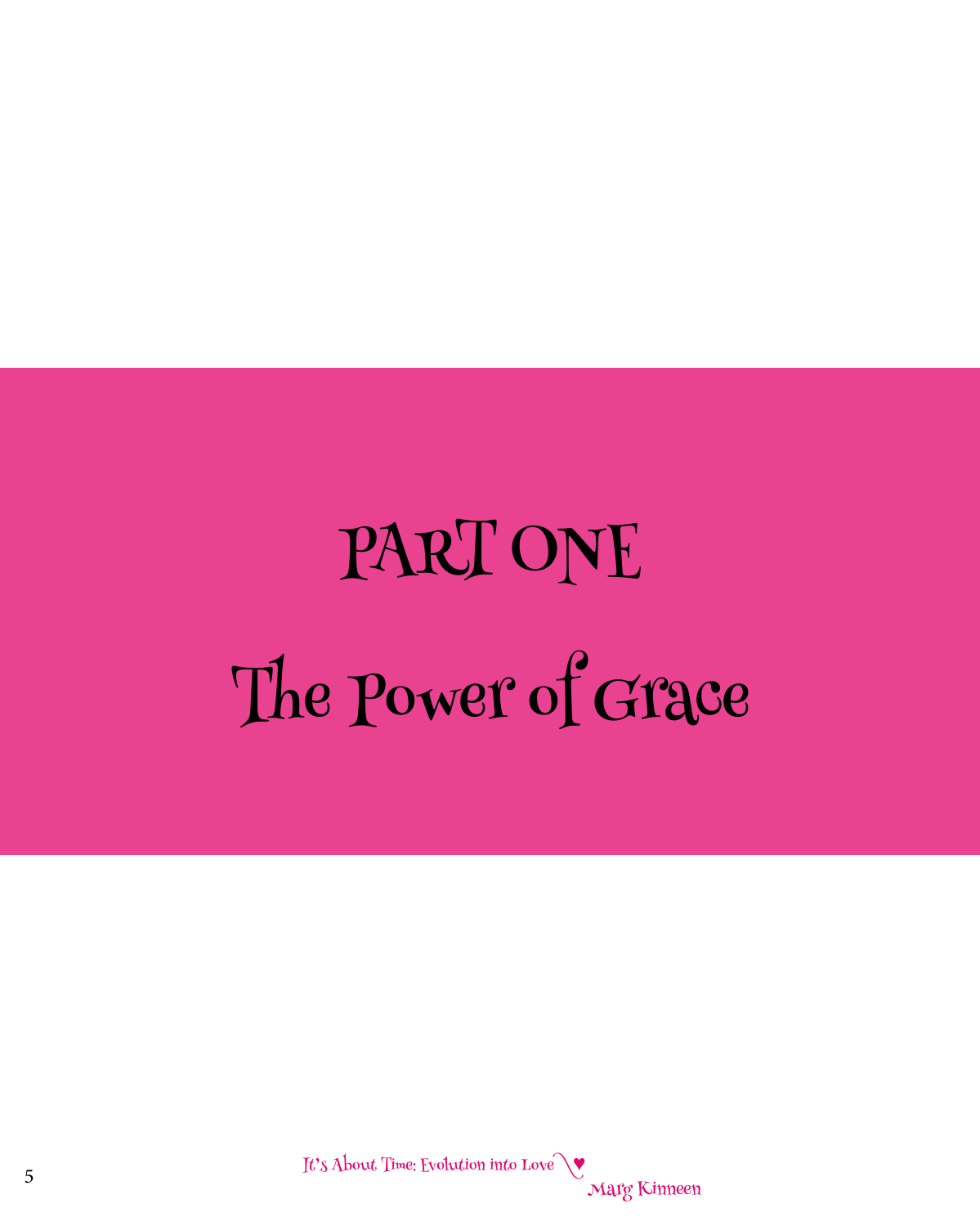### It's About Time: Evolution into Love ♥ Marg Kinneen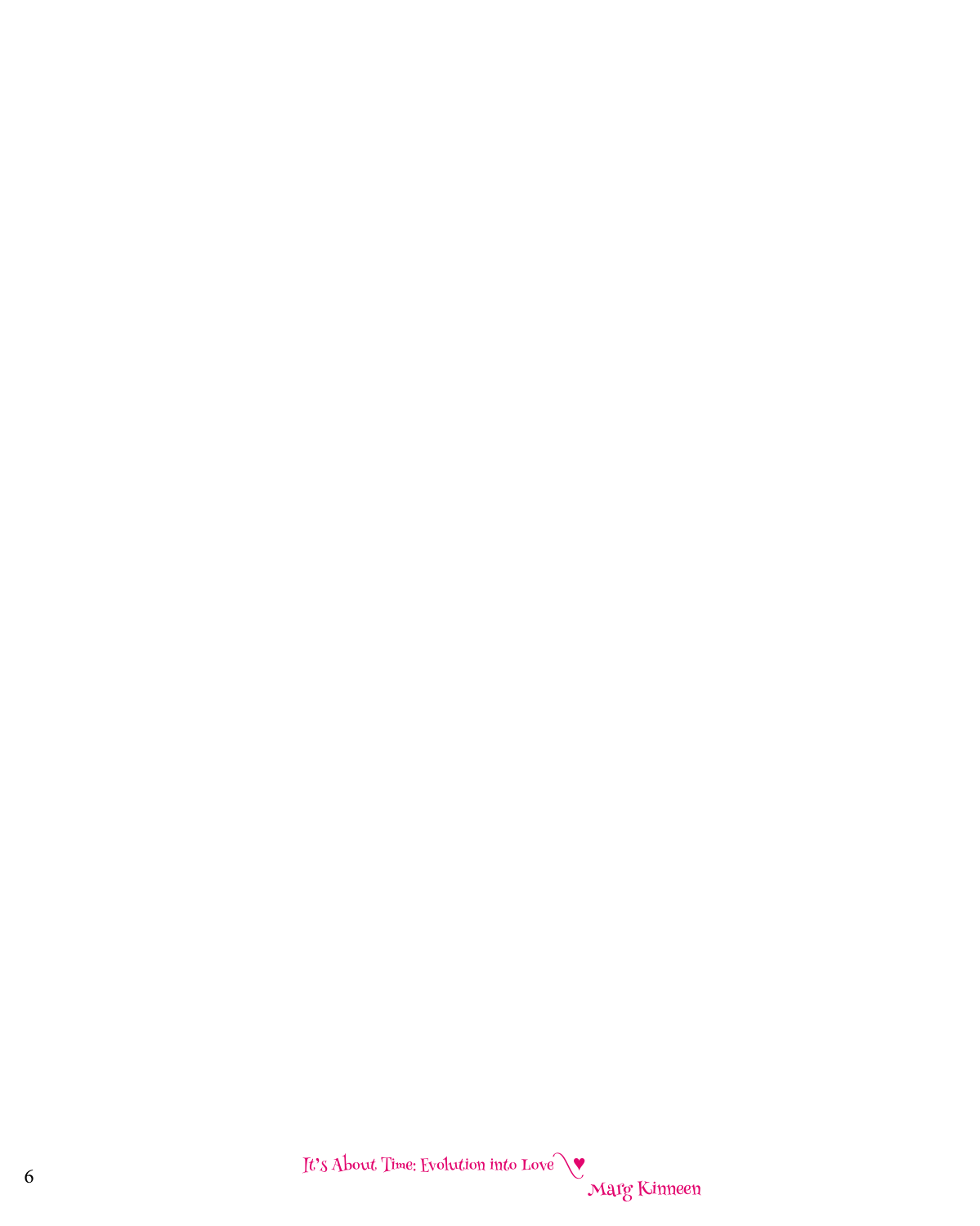# CHAPTER ONE

### The Mistake Of peath

### EVOLVE YOURSELF OUT OF DIS-EASE, AGING & DEATH

"At first people refuse to believe that a strange new thing can be done, then they begin to hope it can be done, then they see it can be done, then it is done, and all the world wonders why it was not done centuries ago."

(Secret Garden by Frances Hodgson Burnett)

I extend a very warm invitation for you to join me as we venture into a strange new perception that entertains the belief that you *can* overcome dis-ease, aging and death. All that's required is that you expand your minds to the higher vision for yourself that aligns with the higher truth within. And, yes, sometimes truth can seem stranger than fiction, until you give it a go...and it becomes your new norm. I'm asking you to gently usher aside your pre-conceptions about your mortal existence, so you can open yourself to receive some strange, but wonderful, new perspectives. In Part 1, I'll address the concepts of God, death, the fall from grace, the Holy Grail, reincarnation and evolution, so as to throw a new light upon their understanding, which will serve to help you fulfill your true purpose. It's time to stop giving your power away to the mistake of death.

In this new beginning you're presented with the glorious revelation that man is God, albeit temporarily disguised in the habit of lower vibrations. Immediately your life purpose becomes clear, for you're here to throw off this disguise by bringing your body back into the fullness of radiant light that is its truth.

Tt's About Time: Evolution into Love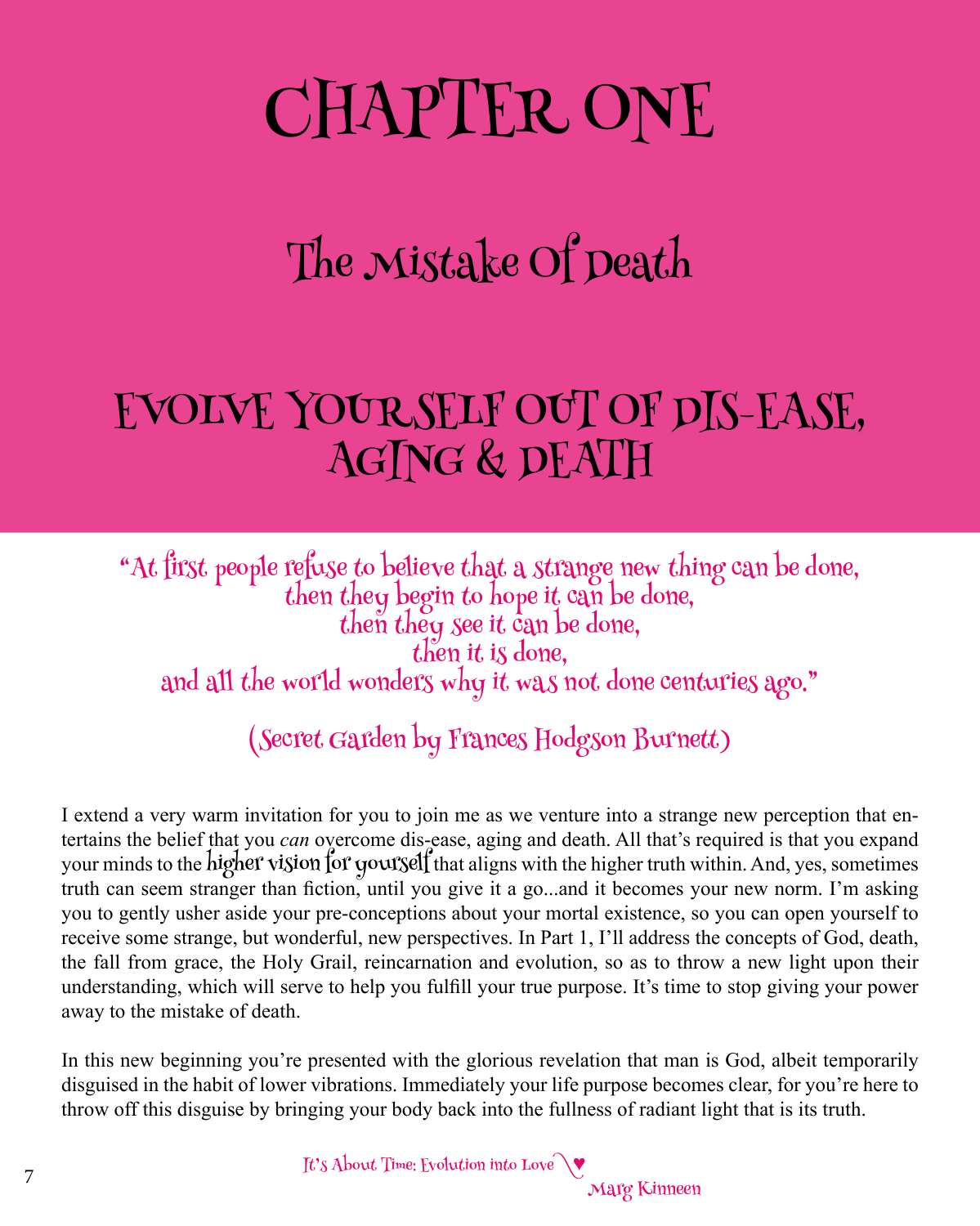To assist in understanding this strange new concept, I draw your attention to a book series that supports the premise that death is not your innate design. 'Life and Teaching of the Masters of the Far East' (MFE), by Baird T Spalding, provides amazing examples of people just like you and me who've mastered their physical bodies, and thus have overcome dis-ease, aging and death. It's for this simple reason that they've been termed masters. There's nothing mystical about them or this ability, as they themselves point out that you too can achieve this state of mastery, and that it's in fact the rightful inheritance you've simply forgotten.

*"At one time man was fully conscious of his inheritance & dominion. He lived consciously in a condition that you term heaven. All but a few have let go of this divine gift and today the great majority are absolutely unconscious of this divine quality which is man's true inheritance."* (MFE Bk3 p16)

The beautiful truth that's wrapped within this amazing new understanding is that the state of mastery releases all your struggle, pain, sickness, aging and the cycles of mortality. Life becomes a constantly wondrous playground of joy, love, kindness, peace and grace. The Masters of the Far East actually marvel at the fact that life could be anything *other* than what they experience. Are you ready to experience this state of heaven on Earth? Are you ready to accept your true inheritance?

If this is the happily ever after you're looking for, then I invite you to join me on this amazing journey, as I present for you a unique perception that I hope will lead you toward the liberation of your own struggles and the mastership of your own physical body...in other words Youth  $\&$  Beauty...through the mastery of love.

Mastering your body is the key. All else will follow

### Simple Step No 2, 3 & 4

Why am I here? Isn't there more to life than this? What's it all about?

Every single one of you is seeking the answers to these questions in order to add value to your existence and bring light to the true purpose of your life. Simplicity, as always, holds the answers. What I've found is that you all have the same life purpose, which is directly aligned with the progressive journey of the human spirit throughout evolution. Every soul in every generation of human history has been a vehicle of liberation. You're all here to assist humanity in its pursuit of mastering the physical body by liberating yourself from the baggage of the past...liberating your creative spirit. This you achieve by connecting with, and harnessing, the power of grace that lay hidden within. By so doing, you contribute to the collective spirit of unconditional love. How wonderful to know that you already carry the necessary tools to create this collective phenomenon.

Your individual life purpose is intimately woven into the human evolutionary epic. Understanding this

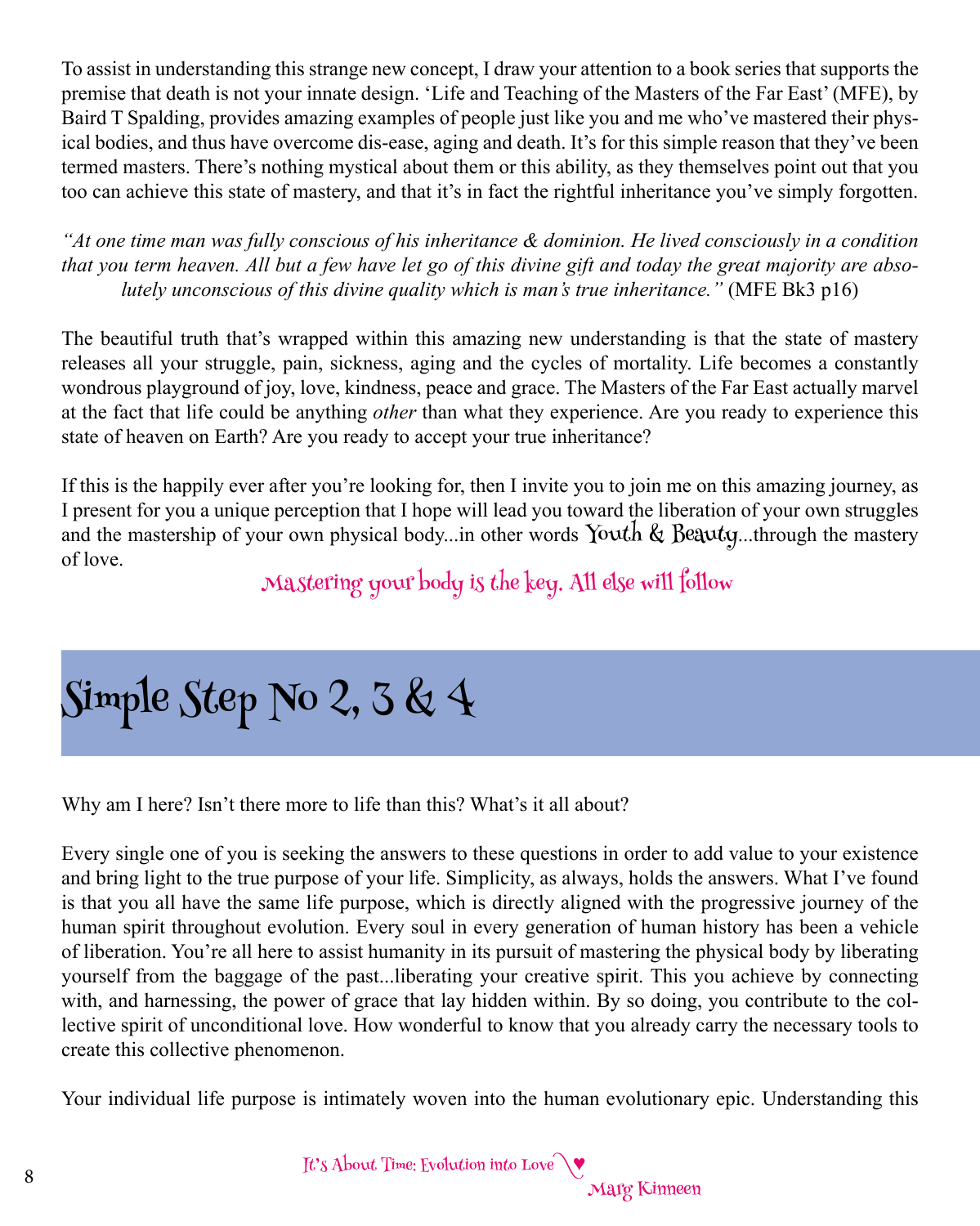principle will demystify human spiritual evolution and help to elucidate its progressive climb through the generations within the vehicle of the physical body. You'll then be able to see where *you* fit into the big picture, and realize exactly how blessed you are to be a part of this final thrust toward the mastership of life, and the resurrection from death.

*"The idea of death is foreign to – in fact it is a direct contradiction of – the divine purpose and is not in accord with the law of the cosmos or its vibrant radiations."* (MFE Bk3 p 9)

The Masters say that death contradicts the divine purpose. Here you can very clearly see that in order to align with the divine purpose you must release your body from the lower vibrations that lead to dis-ease and death, and fill them instead with vibrant radiations. Overcome mortality!

"*When the vibrations of the body are lowered or allowed to slow down, death ensues. In fact these people know that when the mistake of death is accomplished, the body is vibrating at such a low rate that the emanating life vibrations are actually crowded out of the body temple."* (MFE Bk3 p 10)

The mistake of death occurs when *you choose* to carry lower vibrations within your body temple. As you know, a temple is a place where people generally go to speak to God. We're stepping into our first connection between spirit and science, so I ask you to please open your hearts and prepare yourself for a major perception shift about the concept of God. This new perspective makes all the difference.

*"The people in this book have taken God out of the supernatural and superstition and have placed him wholly in vibratory frequency, knowing that as they keep their bodies in the divine vibration, they never grow old and die."* (MFE Bk3 p 10)

God is vibration! Wow! So simple! God is not a religious construct...but simply a frequency of light.

In light of this beautiful and clear revelation, please understand that whenever I use the term God in this book, I'm referring to the radiant God vibration...the God vibe...the highest light vibration.

Science tells us that everything in the universe is comprised of vibration. The parallel spiritual understanding is that God created everything. So God is simply the name that's been ascribed to the vibration that creates every physical body of matter. The pure, radiant God vibe creates a pure, radiant physical body, vibrant with youth. This is the proverbial temple of God. But if the vibrations are lowered, the physical body loses integrity and thus the temple of God deteriorates.

Your physical body, your vehicle of vibration within which you live your life, is the temple containing the God vibe. So in order to align with your divine purpose you must bring your body back into these vibrant radiations. Only then will you overcome dis-ease and death...mortality. This is what the masters have done, and this is what you too can do. In fact, this is exactly what's been transpiring throughout the course of evolution…the slow climb out of mortality...through the power of grace.

You often hear the term grace, but have you stopped to wonder just exactly what it is? The amazing

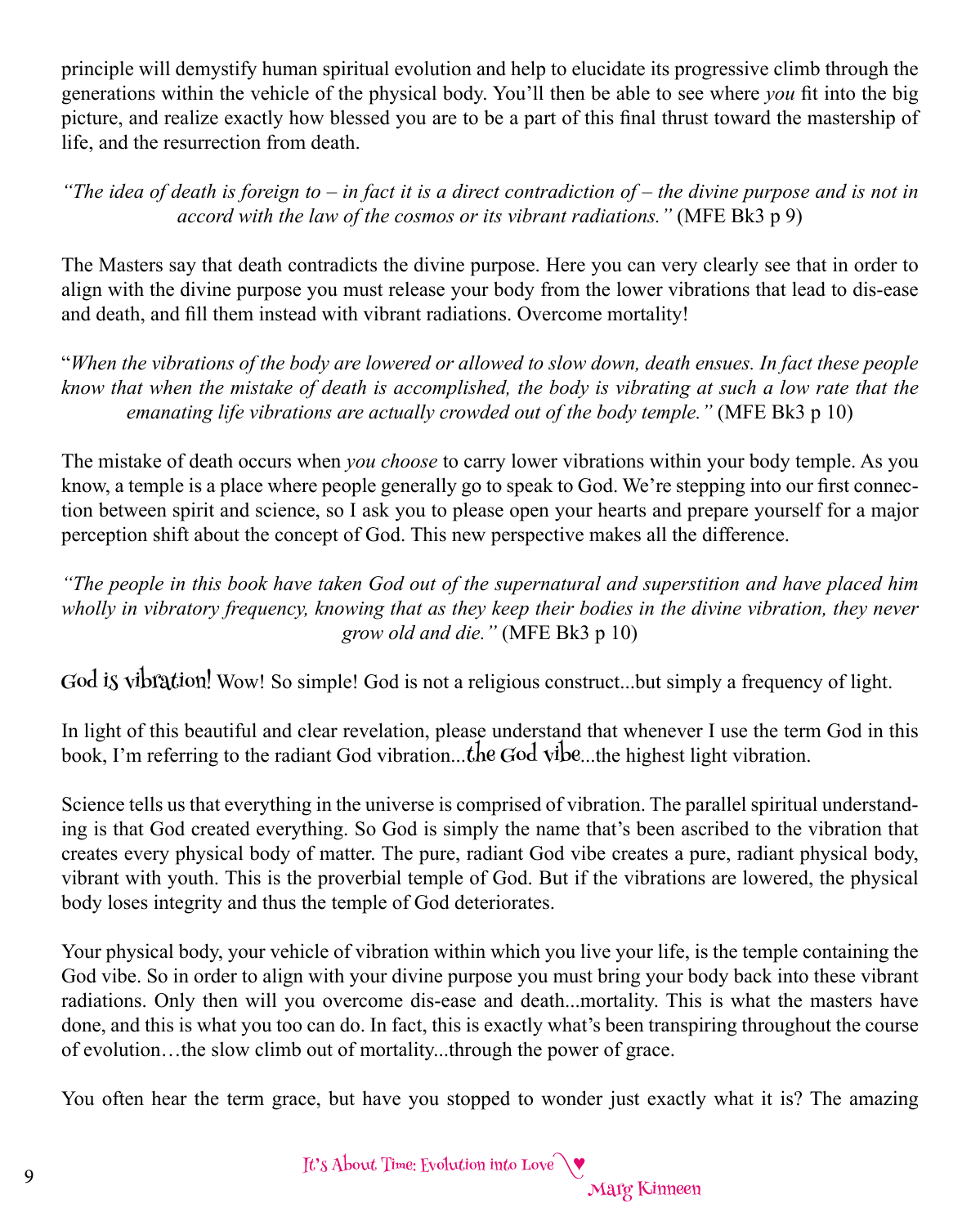power of grace is defined as the favor of God, which is bestowed upon the heart and exemplified in acts of goodness and kindness. It possesses the qualities of attractiveness, charm, and divine regeneration, as well as having an inspiring influence. Thus, through grace, the charming God vibe favors regeneration and inspiration, both qualities fostering increased health and happiness. Quite clearly God has a magnetic essence. And your body is graced with this gentle but powerful magnetic essence when you choose to maintain the God vibe through acts of goodness and kindness. You become very attractive.

### Simple Step No 5

Grace also means gratitude, which is the gift of thanks. Therefore, that which favors regeneration and inspiration, and is called grace or gratitude, is the gift of thanks that accompanies the God vibe.

Very simply, every time you show gratitude, you gift your body with the God vibe and you radiate light. And every time you show gratitude you gift those around you with the God vibe bestowing that light upon them.

The God vibe provides the gift of freedom. As the highest, most radiant vibration, it opens you to the abundance of unlimited possibilities, wherein you're at liberty to manifest to your hearts delight. [magination plays freely on the God vibe. Imagination *is* the God vibe. God, grace, gratitude and imagination co-exist. When you're imbued with the God vibe you're filled with the tender gift of unconditional love, wherein all restrictive conditions have been released. Your inner spirit is liberated so that you're free once again to experience your own inner beauty. Your joyous body is filled with gratitude. Thank you body.

#### Gratitude is the key

Gratitude not only means thank you, but also please. You constantly instil these practices in your children as manners. But wouldn't it be lovely for these words to be seen as *gifts freely given*, rather than rules that must be followed, thus fostering the beautiful vibrations of grace within your children, so their lives will also improve from the inside, out. Teach them to feel their vibes so they can choose feel good for themselves...and always feel good...enough. Try it!

Whenever you choose gratitude and weave those beautiful vibrations throughout your body tissue, you accordingly feel good. These beautiful vibrations are providing loving instructions to your cells, which actually mend the fibres of your being and restore health to your bodily structure. Grace and gratitude, therefore, conquer disease (dis-ease).

You're all prone to disease from time to time. I question whether this is really necessary? Or do you have the inner capacity to eliminate it? I believe you do.

10 It's About Time: Evolution into Love **We are Marged Kinneen**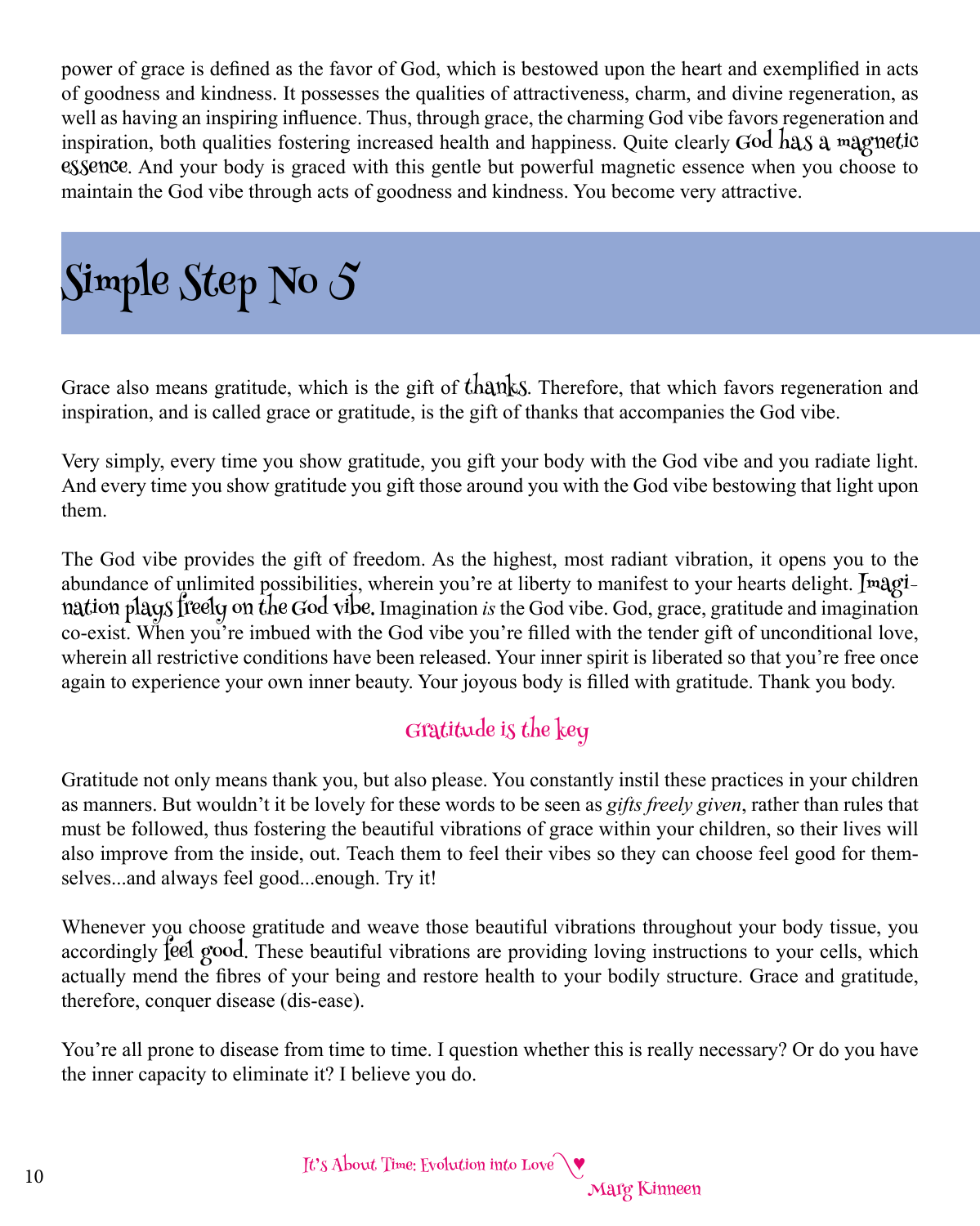Disease is simply the result of dis-ease within your body. Just as the higher vibrations are loving and gentle on your tissue, the lower vibrations are hard on it, creating the wear and tear that leads to dis-ease. These lower vibrations accompany all your lower emotions creating feelings of sadness and fear. When your thoughts, words and actions do not come from kindness, you have forgotten grace and gratitude and fallen out of the God vibe. It's these lower vibrations that lead you into aging and ultimately toward the grave. Dis-eased vibes create mortality. So in order to overcome dis-ease, aging and death, you need to choose the feel good vibes as often as you can. By being kind and gentle with yourself you're being kind and gentle with your body. As you immerse yourself in these feelings of love, you're inclined to offer even more kindness and gentleness. And so the cycle continues. Whatever vibration you feed your body on a continual basis, will determine your vibrational patterns of behavior. Would you prefer yours to be loving and kind or fearful and sad?

### Simple Step No 6

In your busy, hectic lives where you're so often confronted with daily struggles, pain and obstacles, it can be hard to wrap everything in goodness and kindness. So I'd like to offer you all a little reprieve.

I feel that the most important thing to remember is to treat yourself gently, because how you treat yourself becomes the basis for how you treat others and ultimately for how your life unfolds. If you're unkind to yourself, you're actually defeating the very purpose for your existence. When you get frustrated or cross with yourself, you've lowered your vibrations even further! Try this instead. When you come into the awareness that your vibes have lowered through anger or sadness or an unkind word, simply smile a knowing smile, and be grateful for this awareness...for that in itself opens up the opportunity for you to practice grace. Pat yourself on the back for your conscious awareness of self.

Accordingly, you'll not see yourself as having failed. Instead, you'll have immediately raised your vibes again by recognizing the wonderful gift of grace within this situation…you'll have loved yourself unconditionally through conscious awareness. You'll have chosen to reinstate loving vibes even when the environmental conditions were testing. In so doing, each obstacle, struggle or pain simply becomes another opportunity to practice grace and raise your vibes. And in the process, you're practicing forgiveness of self and others. As this new practice becomes your norm, you'll find that external conditions no longer drag you down into unloving reactions. Your supply of love no longer depends upon the conditions that surround you...instead you draw love from within. Gratitude is very powerful.

#### **GRATITUDE** = GREAT ETUDE = GREAT OPUS = MAGNUS OPUS = **GREAT WORK**

#### GRATITUDE IS THE GREAT WORK OF EVOLUTION

Through the practice of gratitude you evoke the God vibe...grace...and youth.

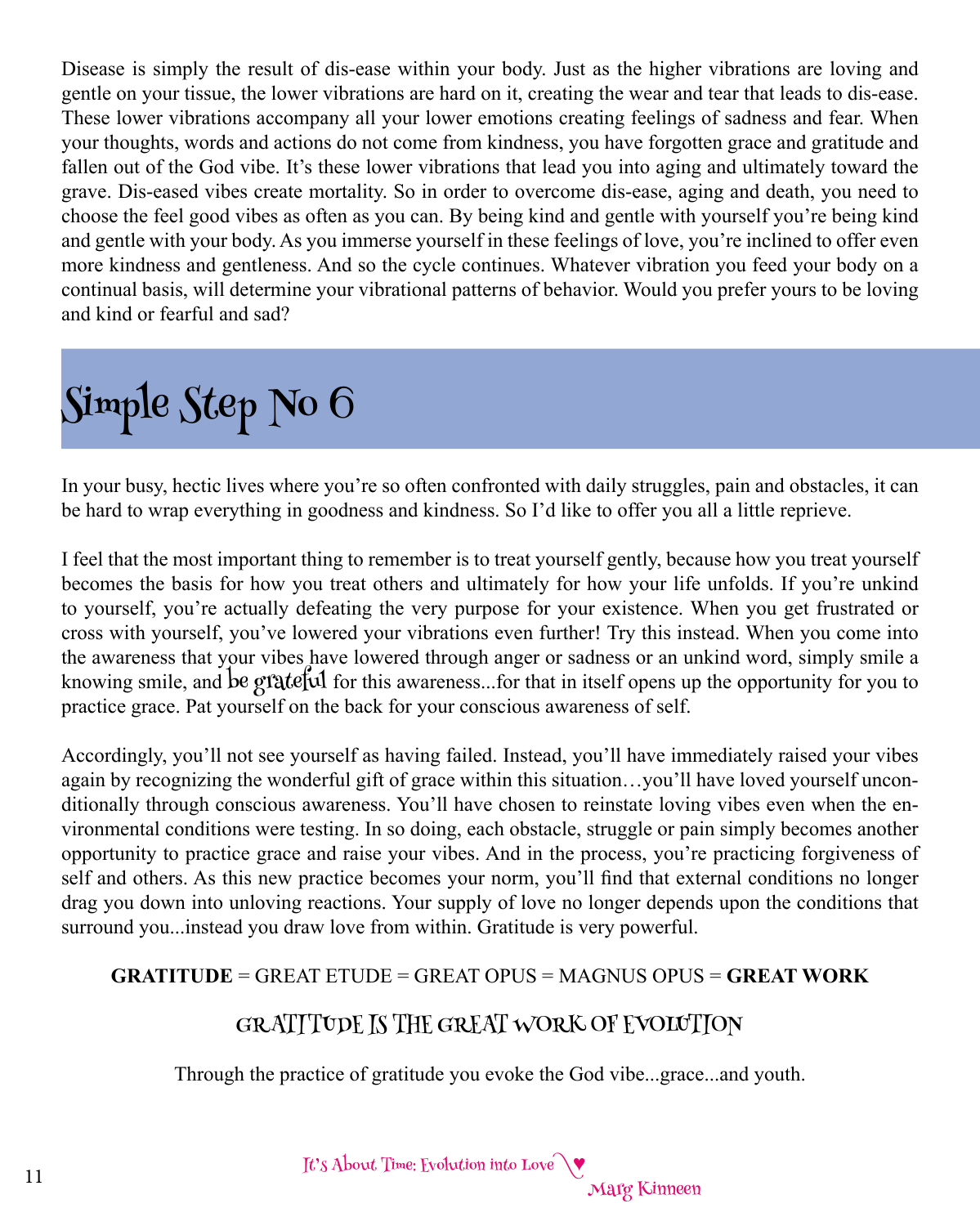### Simple Step No 7

Gratitude evokes grace, which embodies forgiveness. The God vibe, as the highest light vibration, immediately dissolves all the lower vibrations that have been weighing you down, thus ridding your body of the dense conditions of your lower emotions. As you operate through pure love, your body becomes free of all conditions...all dis-ease. Your body becomes a work of art...filled with youth and beauty. Your body is your great work, your magnus opus...that you're constantly re-creating and leading into youth.

Grace means freedom, and so too forgiveness begets freedom. When you choose forgiveness, you place yourself in the highest vibration from where you can only perceive through the eyes of love. Hence forgiveness contributes to your health by literally lightening the load that your cells are carrying. All conditions are released. Your body carries more light. Your magnus opus is a work of light.

It's time to recognize the futility of hoarding old regrets and unhappy memories in your cells, dump the baggage from the past and literally radiate light. By so doing, you're deleting the trash from your cellular memory and bringing yourself into greater clarity. It becomes clear that forgiveness is the only true healer of wounds. Anyone you come into contact with will also benefit from your beautiful new perception and radiant vibration. You're making your body and your world a better place to be in when you're forgiving. The power of grace fosters forgiveness.

#### Forgiveness is the key

### Simple Step No 8

In practicing grace, gratitude and forgiveness, thus raising your vibrations, you invite improved health into your body and quite literally turn back the biological clock, thus staving off the prospect of death. (I will show you exactly how this happens physically in Part 2.)

Grace, gratitude and forgiveness also help you to handle life's disappointments and struggles with greater ease from a glorious new perspective. More ease means less dis-ease. Life *was* meant to be easy.

You might even cherish these opportunities, because in fact, they're empowering you with the gift of the God vibe, the gift of grace wherein you feel good. And who doesn't like to feel good? Can you imagine feeling good in each and every moment? This is your life's purpose. Where once you used to give your power away to situations and people outside yourself, you now harness that power and radiate light from within. Your energies increase and your life becomes filled with joy, love and youth because these are the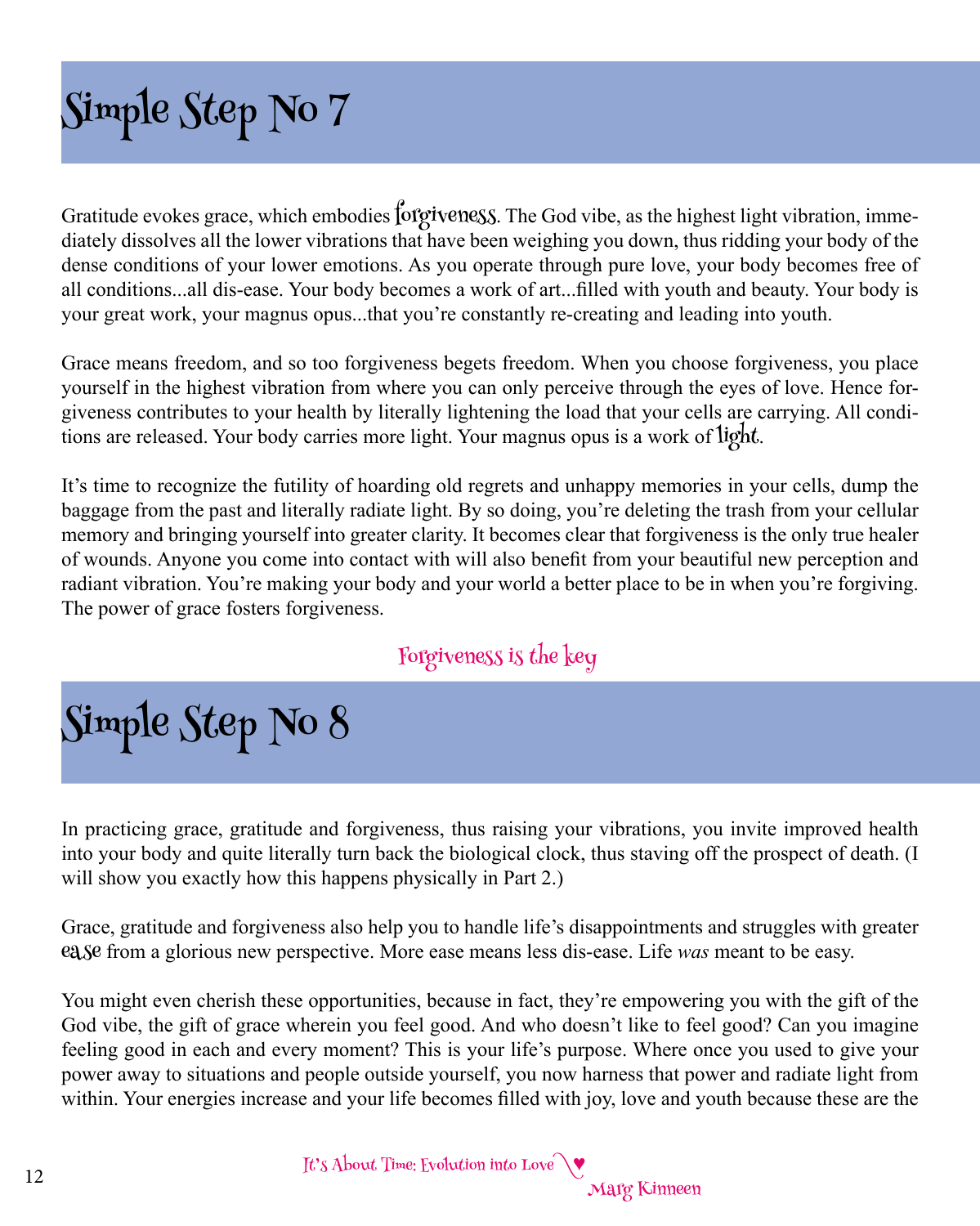qualities that reside on the God vibe. These are the properties that manifest for you as a direct reflection of your increased inner measure of grace. And you feel good.

God as vibration is a very strange concept I admit. But it's a concept that's being warmly embraced with increasing acceptance from both the spiritual and scientific arenas. Spirit and science are holding hands like never before. Truth is emerging. Integrity is emerging...within the physical body. So if you wish to be at the forefront of evolution, riding your pioneering chariot of light, you'll need to expand your mind to accommodate this new understanding. And the reward for your courage will be that your heart will open like never before. It's impossible to open your heart without first expanding your mind. Your heart and mind are inextricably linked. In fact, heart and mind are analogous to spirit and science. Where once there was a wide gulf between them, there now exists an intimate relationship of renewed understanding that hales from a vibrational perspective.

Although the concept of God as vibration appears strange, it also makes a great deal of sense from the perspective of biology. Your ever-present vibrations represent your spirit, and they reside within your physical body that represents science. In fact, science tells you that everything has both a wave and particle nature. Throughout evolution, your vibrations (spirit) have been hitching a ride within your physical body (science). Your body is simply the vehicle within which your spirit plays. In fact, it's impossible to have a physical body without vibrations. Whatever your spirit deems true, your scientific physical body concurs. Thus it can be seen that spirit and science have always been intimately linked.

With each new generation your spirits have been lifting into higher vibrations, with the result that your physical bodies have been moving toward increased health and longevity. This progressive resurrection has been occurring without your conscious awareness. Imagine what you can do with the new understanding that you choose your own vibrations, your own spirit, and therefore you choose the condition of your own physical body.

The seemingly weird new age, spiritual revolution fits, with perfect synchronicity, into the evolutionary journey. It's simply an awareness of your energetic, spiritual self that could only have come about with the advent of higher, finer vibrations within your bodily temple.

As you raise your vibrations, you move into a greater awareness of your spiritual truth, thus inviting increased integrity into your physical structure. All is in divine right order. Evolution is on the path to enlightenment. And you are assisting through your increasing power of grace.

#### Grace is the key

### Simple Step No 9

13 It's About Time: Evolution into Love Marg Kinneen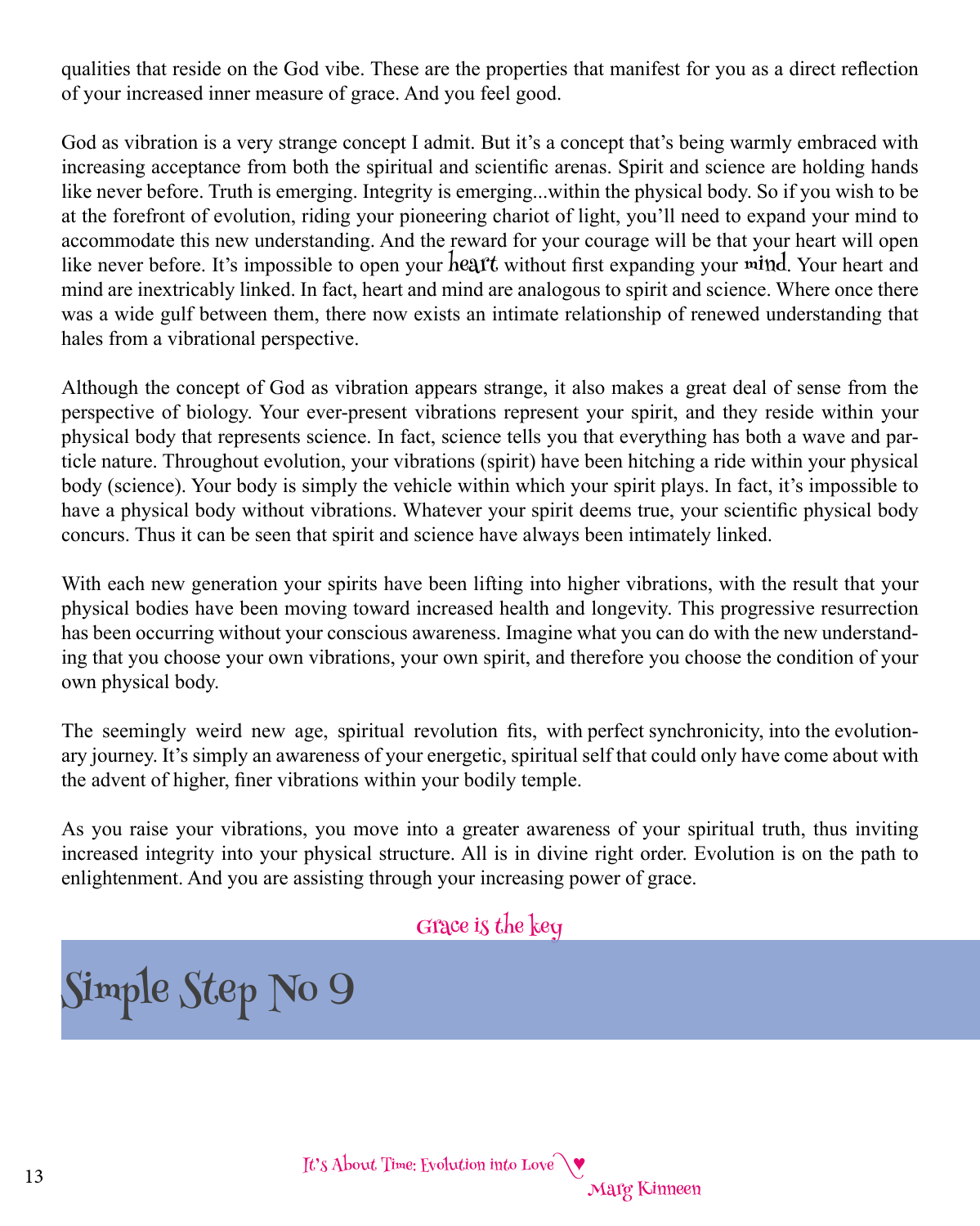

### 1. Choose loving words.

DNA follows the same rules as human language. *Your* DNA is influenced and programmed by *your* words.

Loving words carry a higher light frequency. Yes, that means more light in your cells, and in your body tissue. Loving words are nurturing, which is why you feel good. Loving words literally soothe the very fibres of your being, mending them and reinstating youth.

So consciously choose loving words in your thoughts and speech. Design your vocabulary to include only kind and nurturing words. And take note of how you feel...for that's your true guide.

### 2. Feel good.

Master you own body...don't let *it* master *you*.

Your divine gift is the gift to *define* your body... by *choosing* to feel good. Overcome dis-ease (disease) by only allowing vibes of ease to flow through your body. Tune in and feel your vibes regularly. If they don't feel good...change them...you're the only one who designs your feelings....and your body.

Your individual life purpose is to feel good.

14 It's About Time: Evolution into Love **We All Margenside Kinneen**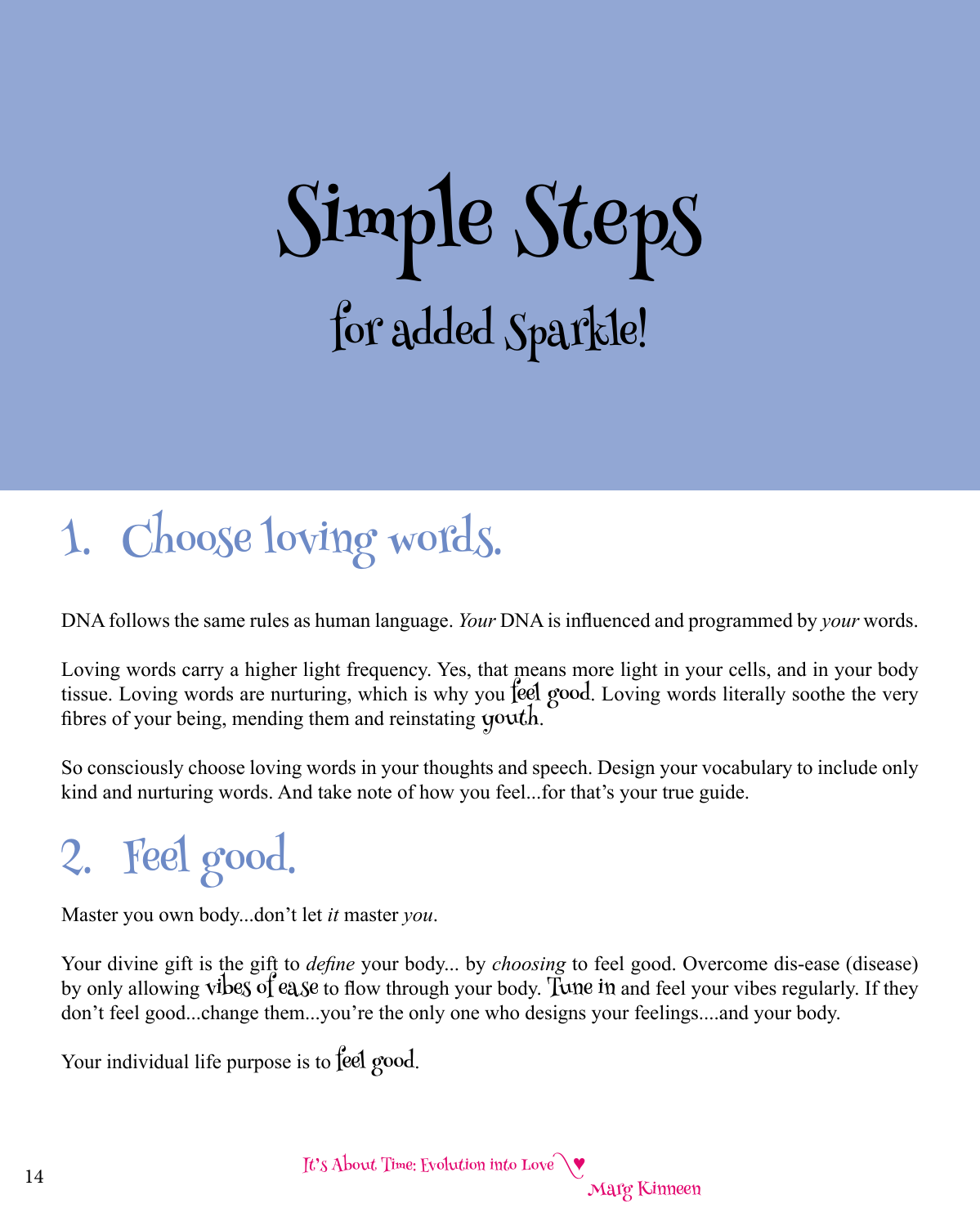## 3. Hold a higher vision for yourself.

There's always more to know and learn about yourself in the never ending pool of magnificence that's just waiting for you to dive in.

Don't get bogged down in your *old* story...you're more than that. Expand your mind, which actually means stretch your imagination.

Each day, take time to picture yourself as the star in your real-life fairytale...whatever that means to you. It could be a small goal, or a big dream. See it in full colour, with every shiny detail just as your heart desires. Feel it! Nurture it! Take tiny, feel good steps that encourage your dream to grow.

The vision comes first. It's the seed that must be nurtured.

## 4. Challenge your beliefs.

Evolution occurs simply because people stretch their imaginations and entertain new beliefs. They step into unexplored territory, and then suddenly the impossible becomes possible.

All these higher vibes and higher visions must be leading us somewhere.

Imagine your body filled with only feel good vibes and visions of ease. Feel it! Your cells are sparkling... constantly. Mortality becomes an impossibility. Stretch your body into the possibility of youth.

Sit with this new belief. Feel it! Nurture it! Be it!

## 5. Your body is your temple.

Always be graceful and kind to your body. Treat it like a temple...go within and feel the stillness as you connect with the God vibe...the gentle, sparkling vibe of grace.

Grace is simply freedom from heavy baggage. Whenever your body feels heavy, take a few silent moments to immerse it in the God vibe...feel the light in every cell... it's radiant... it's magnetic. Your spirit is free to experience your own inner beauty. Relish it.

Your inner magnetism increases when you're kind to your body. You're a radiant temple of light.

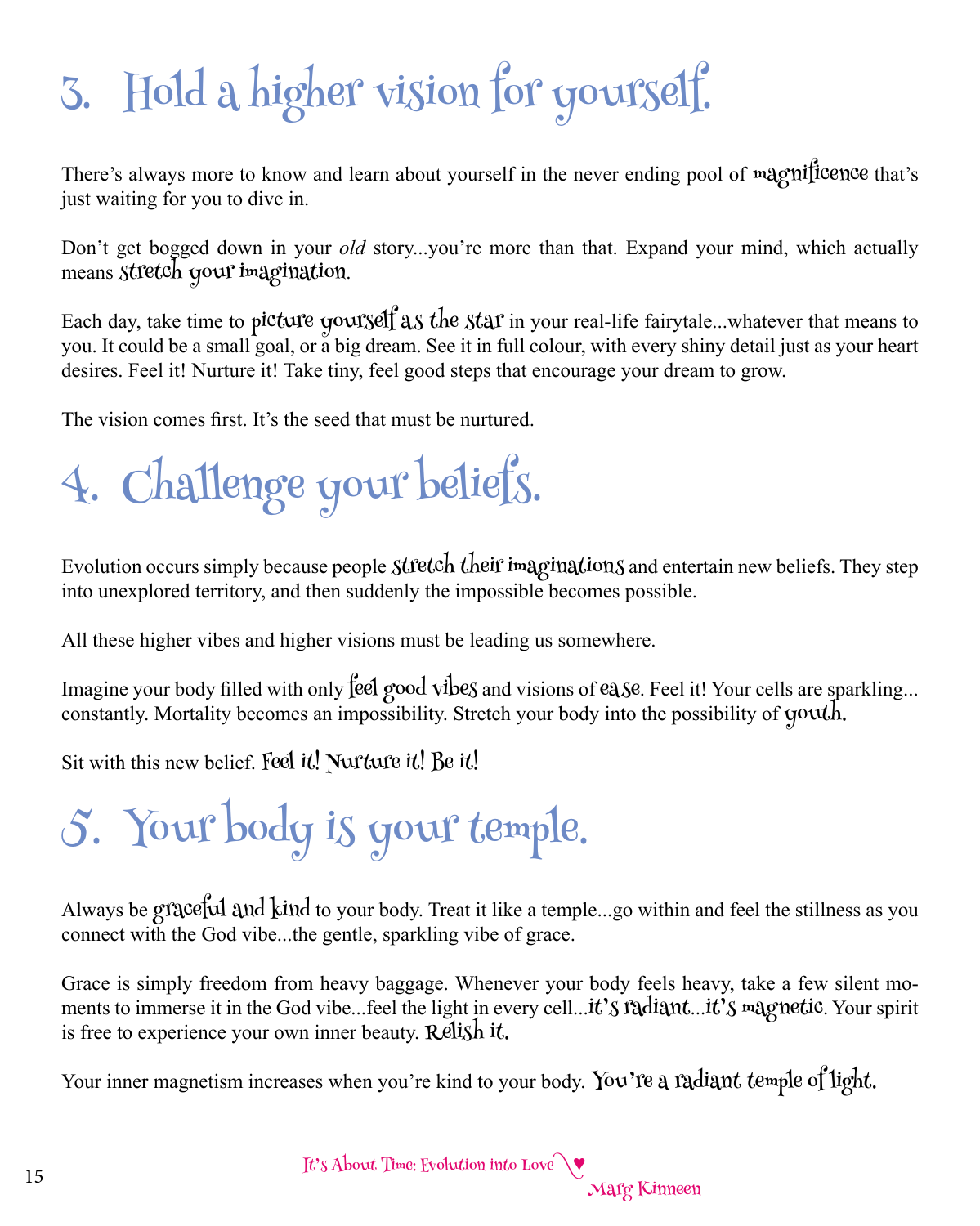### 6. Listen to your emotions.

Your body is amazing because it's always giving you feedback through your emotions.

Listen to your body as you'd listen to a little child.

When you're carrying heavy emotions, cuddle and soothe yourself. Nurture yourself until the underlying fear settles. Wrap yourself in a blanket of love.

Your body will thank you.

## 7. Gratitude is very powerful.

Find the good in all situations. Your body will thank you...again.

Even when things appear bad, there's always a little message that's just for you tucked neatly into the experience. Ask yourself, how can I fill this situation with love? And give thanks for the opportunity.

Gratitude takes you into the highest vibration, the God vibe, where unlimited possibilities exist, including your deepest desires. Give thanks as if you already have them, and you immediately connect with the possibility of their existence. Keep focussing and giving thanks...and your dreams will come true.

Give yourself the greatest gift of all...Thank you!

## 8. Forgive yourself.

Forgiveness simply means to stop feeling bad!

Dump the old baggage...it's too heavy! Declutter your cells and allow the light to shine...in *your* body. Give your beautiful spirit room to play and create beautiful things.

Forgiveness clears out the old...bringing clarity to the new. See through the crystal clear eyes of love.

I love myself by forgiving my body.

16 It's About Time: Evolution into Love **We All Margenside Kinneen**